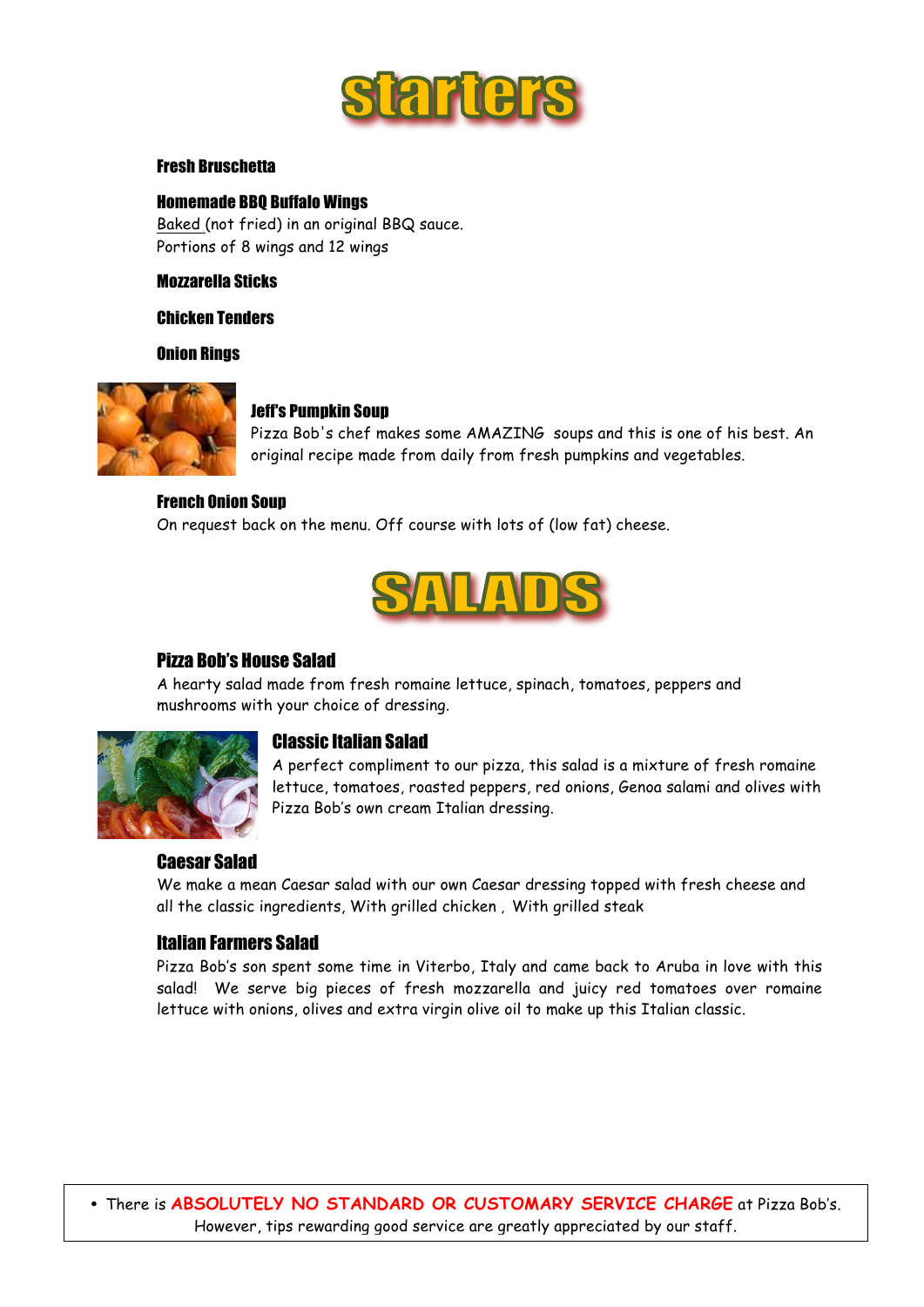

## Grilled Chicken Breast Sandwich

## Grilled Steak Sandwich

#### Bob's Club Sandwich

Comes with fresh lettuce, egg, bacon, tomatoes, cheese, ham and still some more...

#### The Big Time Burger

Can you imagine us serving you a wimpy burger? No way… we stack fresh lettuce, tomatoes, pickles & onions, together with a 1/2lb. 100% beef burger…. Ad American cheese Add bacon Add bacon & cheese

## **All sandwiches are served with French fries**



#### Bob's BBQ Ribs

We offer a full slab of tender and VERY tasty baby back ribs and serve them with our French fries.

## Bob's BBQ Chicken

We discovered that this special recipe does magic with chicken too ! We serve two or three slowly grilled legs in our secret sauce accompanied by fries.

#### Bob's BBQ Combo

**Small:** Half slab & one chicken leg + fries **Large:** Full slab & one chicken leg **or** Half slab & two chicken legs + fries **XXL:** Full slab & two legs + fries

#### Home Style Lasagna

Every chef is famous for something. Our chef, Jeff Elliot is famous for his lasagna. Jeff makes his lasagna fresh every day. All served with garlic bread.

#### Linguini Bolonaise

Simple, yet classic, Jeff insisted we include this dish that features his original recipe meat sauce (which has a hint of Caribbean seasoning) served over linguini with garlic bread.



#### Fresh Vegetable Linguini

We stir fry fresh vegetables in a delicate garlic and olive oil sauce, season them gently and serve them over linguini. A very light and fresh option for hot Aruba! Add grilled chicken, Add grilled steak

• There is **ABSOLUTELY NO STANDARD OR CUSTOMARY SERVICE CHARGE** at Pizza Bob's. However, tips rewarding good service are greatly appreciated by our staff.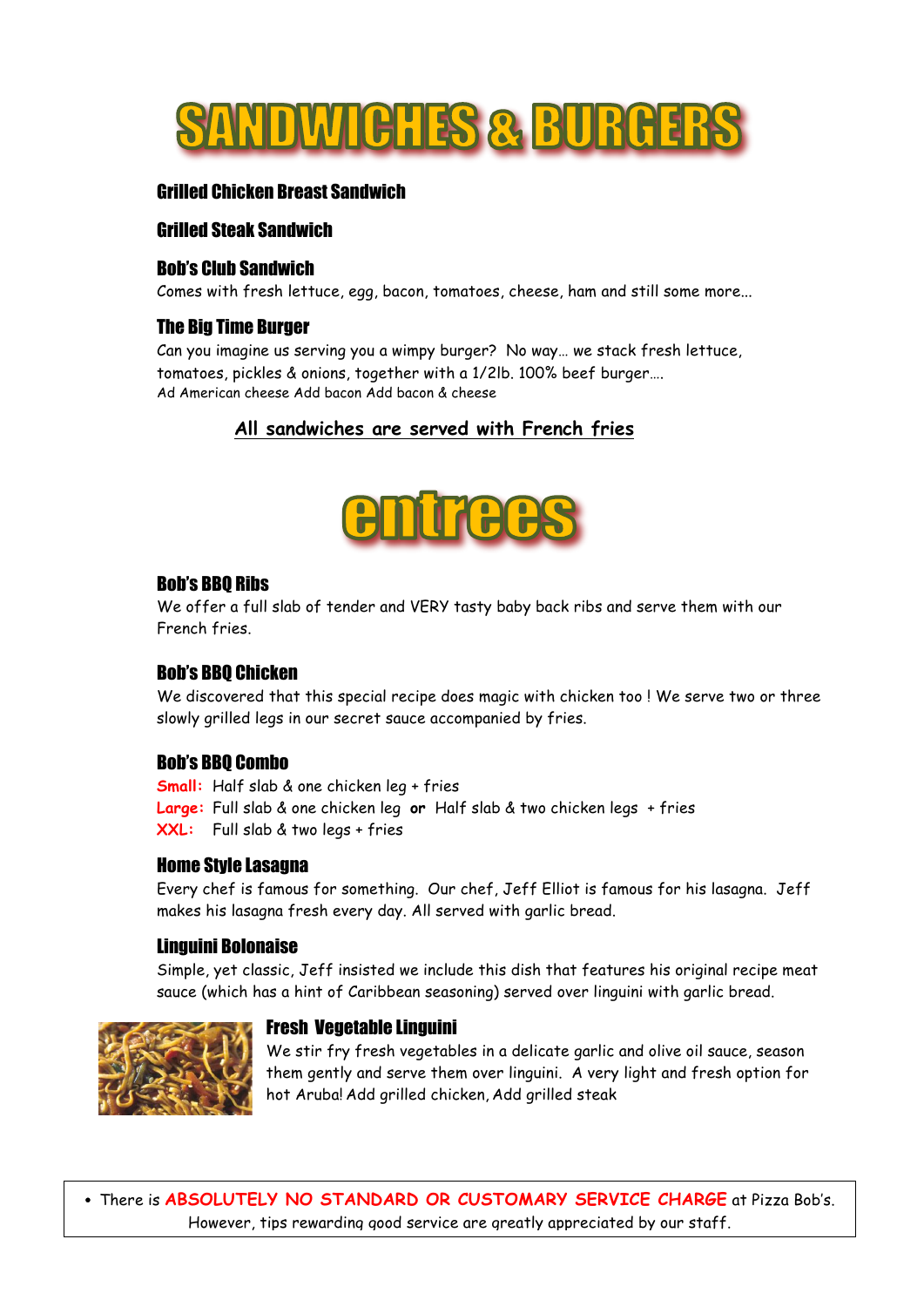# PIZZA BOB'S SPECIAL MENU



# "COBB SALAD"

Diced grilled chicken breast with diced tomato, onion, bacon, boiled eggs & mozzarella cheese in a bed of romaine lettuce with choice of dressing.

# "PHILLY CHEESE STEAK SANDWICH"

Steak sautéed with mushroom, fried onion, bacon & melted American cheese with french fries.

## "CHICKEN WRAP"

12 inches flour tortilla filled with grilled chicken, lettuce, diced tomato, sour cream and garlic served with french fries.

## "STEAK WRAP"

12 inches flour tortilla filled with grilled steak, lettuce, diced tomato, sour cream and garlic served with french fries.



# "CHICKEN QUESADILLA "

12 inches tortillas cooked on the flat top grill with pico de gallo or sour cream.

# "STEAK QUESADILLA "

12 inches tortillas cooked on the flat top grill with pico de gallo or sour cream.

# "FISH 'N CHIPS"

With tartar and french fries.

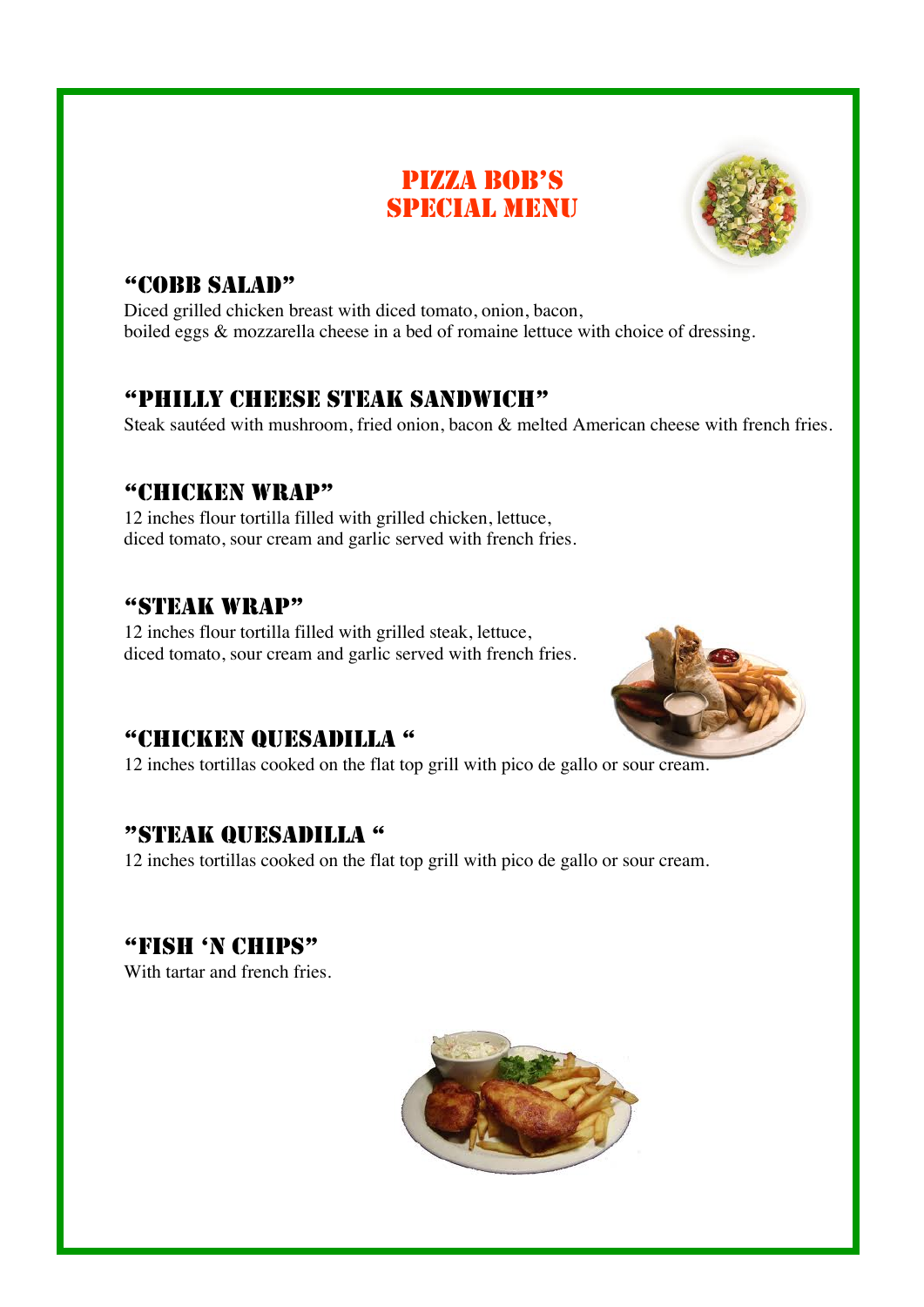# P7741

**Our specialty, passion and living soul…. Pizza Bob has been in love with pizza since his early days growing up on the south side of Chicago. We got our recipe from our friends and family that own Bill's Pizza Pub, a famous pizza restaurant in Chicago that has been open since 1957. Needless to say, we take A LOT of pride in our pizza; each one is made to order with fresh ingredients and low fat skim milk cheese imported all the way from Wisconsin. This is as good as it gets!**



## (12 inch) or (14 inch)

All pizzas come with fresh mozzarella cheese, daily made tomato sauce and seasonings, additional toppings are \$1.75 on 12'' pizzas & \$2.00 on 14'' pizzas.

**Toppings:** Italian Sausage, Pepperoni, Mushrooms, Onions, Green Peppers, Spinach, Black Olives, Garlic, Anchovies, Ham, Pineapple, Jalapeno, Grilled Chicken & Tomatoes.



Hawain Pizza (Medium) or (Large) Pine Apple & Ham.

Vegetarian Pizza (Medium) or (Large) Mushrooms, Onions, Green Peppers, Spinach and Tomatoes. **EARLY BIRD FROM 5 TO 7**

**ORDER A** 

**MEDIUM** 

**GET A** 

**LARGE !**

BBQ Chicken Pizza (Medium) or (Large) BBQ Chicken, Mushroom and Onion.

Pizza Bob's Special (Medium) or (Large) Italian Sausage, Mushrooms, Onions and Green Peppers.

> Triple Meat Pizza (Medium) or (Large) Italian Sausage, Ham and Pepperoni

> > Mexican Pizza (Medium) or (Large)

**This secret Bob only shared with our chef and is our most sold since 2007 !!!**